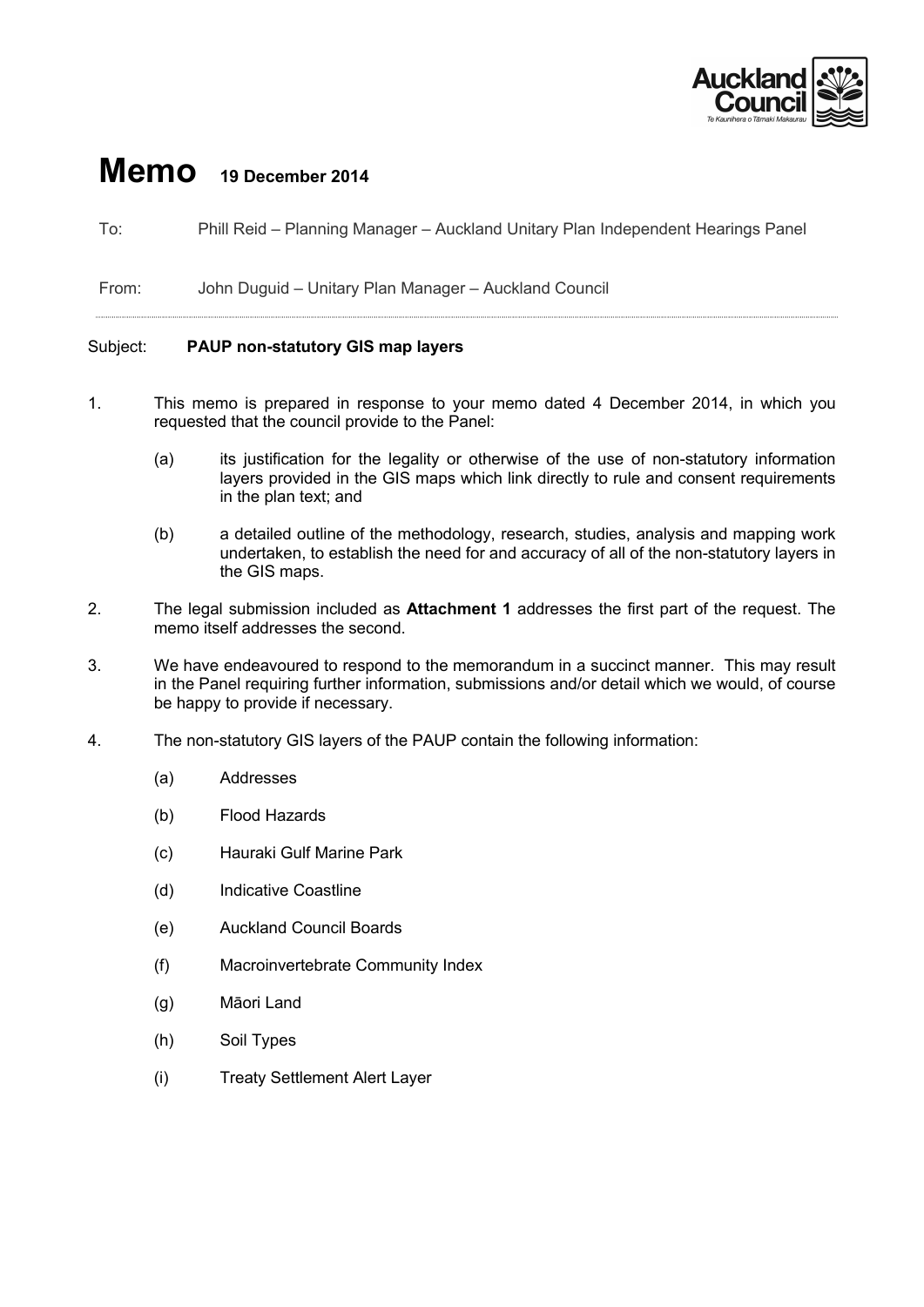- 5. Taking each layer in turn:
	- (a) Addresses
		- (i) This layer is sourced from the main Auckland Council GIS viewer<sup>[1]</sup> and is based on the ratings data the council has on its records. It has been included to assist readers of the PAUP to easily identify property addresses. There are no specific rules that refer to street addresses.
	- (b) Flood Hazards
		- (i) These layers are sourced largely from Aerial Laser Survey (**LiDAR**) along with hydrological and hydraulic modelling of a catchment. This is detailed in the memorandum from Council's Flood Planning Team Manager, Nick Brown, included as **Attachment 2** to this memo.
		- (ii) The Flood Hazard layers displayed in the non-statutory layers have been generated over a long period of time. The majority of the flood hazards in the Auckland Region have been mapped post LiDAR information becoming available (2005/2006).
		- (iii) The LiDAR survey generated spot heights at a spacing of 1 spot height every 1.5 $m^2$ . The accuracy of this survey, was required to be plus or minus 100mm on the vertical axis and plus or minus 300mm in the horizontal axes. The raw LiDAR data was then processed to remove artificial high points such as buildings or trees to produce a digital terrain model. The resulting digital terrain model was then used as the basis for the mapping of the flood hazard layers. This terrain data used in the flood hazard analysis includes all of the surface features or infrastructure (whether designed to convey surface water or not) captured by the LiDAR survey.
		- (iv) Subsequently more detailed surveys were carried out to support the various modelling studies in particular to confirm: floor levels; pipe or culvert levels; stream channel cross-sections and areas under trees with limited LiDAR coverage.
		- (v) There are rules in the PAUP that refer to various flood hazards. The attached legal submission addresses the legality of references to flood hazards in the PAUP and the link to this particular non-statutory layer.
	- (c) Hauraki Gulf Marine Park (**HGMP**)
		- (i) This layer is created from data compiled from Environment Waikato, Waikato District and Thames-Coromandel District Councils. It is used to determine the drainage catchment for the Hauraki Gulf and from that the boundary for the Hauraki Gulf Marine Park. It reflects the spatial extent of the HGMP. It has been included to assist readers of the PAUP to identify the spatial extent of the HGMP as a result of the statutory link between the Resource Management Act 1991 and the Hauraki Gulf Marine Park Act 2000 (Section 9), and due to the fact that the HGMP is referred to in assessment criteria (Rule H.4.14.1.3.2(2)(f)(ii) – Long Bay precinct) and policies (Policy 11(b) in C.5.15.1 – Water quality and integrated management and Policy 3 in D.5.1.2 – The depositing and disposal of material in the General Coastal Marine zone) contained in the PAUP.

<sup>1</sup> [1] <http://maps.aucklandcouncil.govt.nz/aucklandcouncilviewer/>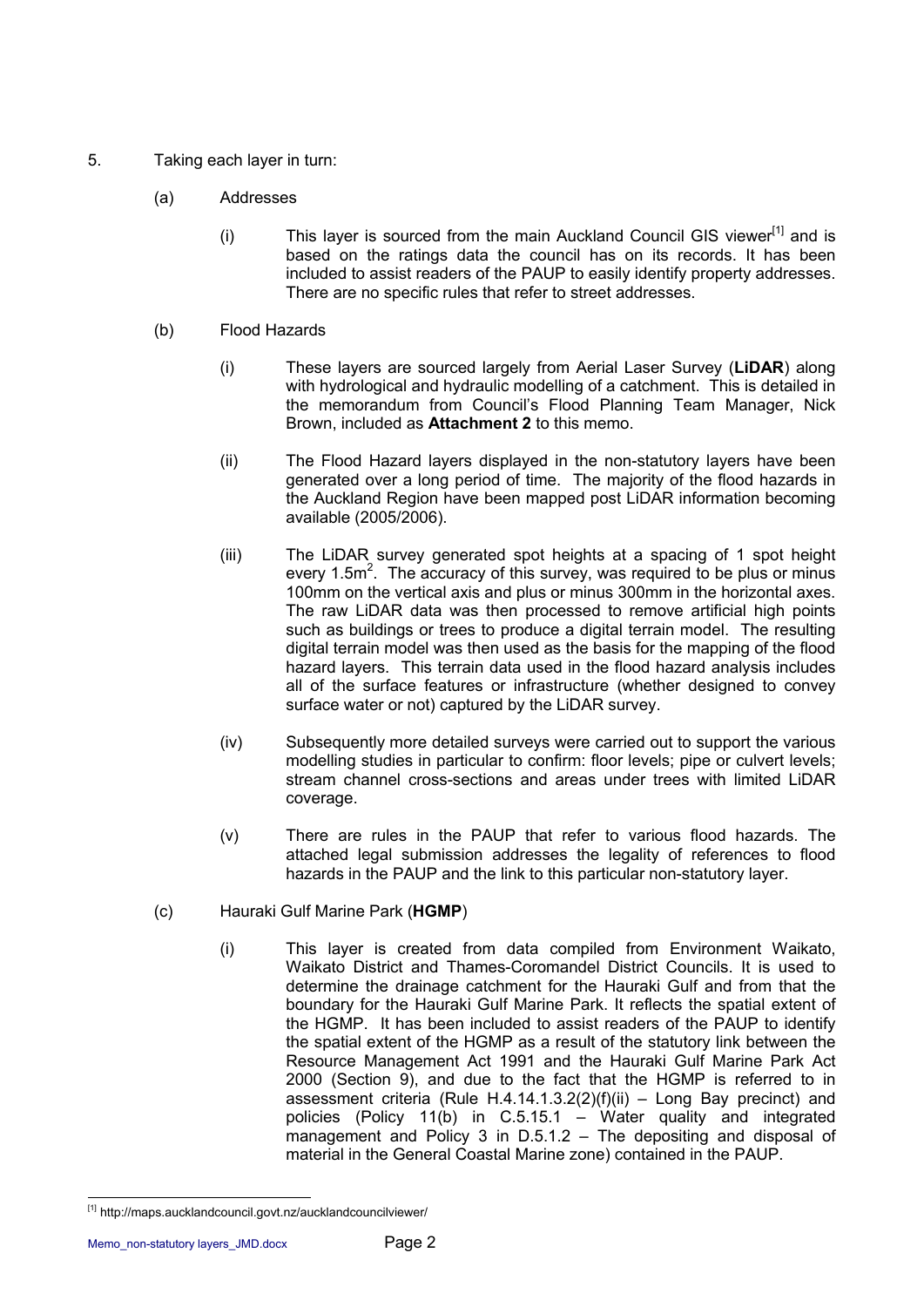- (d) Indicative Coastline
	- (i) There are no specific rules that refer to the Indicative Coastline, only to Mean High Water Springs (**MHWS**).
	- (ii) This layer is sourced from a study commissioned by the council and undertaken by the National Institute of Water and Atmospheric Research Limited (**NIWA**). The report, entitled "Development of an updated Coastal Marine Area boundary for the Auckland Region" (dated July 2012) is included as **Attachment 3** to this memo.
	- (iii) The methodology used by NIWA for the mapping of the Indicative Coastline (calculating the level equalled or exceeded by the largest 10% of all high tides (MHWS-10) using available tide-gauge records and hydrodynamic numerical models in combination with LIDAR aerial scanning) is set out in the executive summary to the NIWA report at page 7.
	- (iv) The methodology selected by NIWA was considered against a range of options. The assessment and rationale for the selection of the chosen methodology is set out in the internal council document entitled "Unitary Plan - Coastline and Coastal Marine Area" attached as **Attachment 4** to this memo.
	- *(v)* It is noted in the introduction to the Coastal zones in the PAUP (D5) that

"*The MHWS boundary has not been surveyed for Auckland, as it has a dynamic and varying location. The indicative coastline shown on the maps is an approximate representation of MHWS-10, which is the level equalled or exceeded by the largest 10 per cent of all high tides. Where the line crosses a river mouth and the CMA boundary has been defined by agreement between the council and Department of Conservation, the CMA boundary at river mouths is indicated on the maps and detailed in Appendix 6.4.*

*As a jurisdictional boundary, the exact location of MHWS needs to be defined on a case-by-case basis. Where activities are close to the indicative coastline, a site-specific survey will be required to determine the location of MHWS and the actual CMA boundary. If a site-specific survey determines that MHWS is not located in the position shown on the maps, the zone of the adjacent land or CMA applies."*

- (vi) Both Land Information New Zealand (LINZ) and case law<sup>1</sup> acknowledge that, at a regional scale, no single definitive method can be used to establish a natural boundary like MHWS which defines the boundary between the Coastal Marine Area (CMA) and land. For the PAUP however, the council determined that an indicative coastline is required to provide a planning boundary that closely approximates the position of the MHWS. This indicative coastline allows for the visual representation of the boundary between land and coastal environments and their associated zones, precincts and overlays in the planning maps.
- (vii) The indicative coastline shown on the planning maps is intended to assist in determining whether a detailed site specific MHWS survey is required. Where activities are in close proximity to, or overlap the indicative coastline, a specific survey would be required to determine the location of MHWS and

<sup>1</sup> <sup>1</sup> *Auckland Regional Council v A V Hastings* ENC Auckland A130/2000, 6 November 2000.